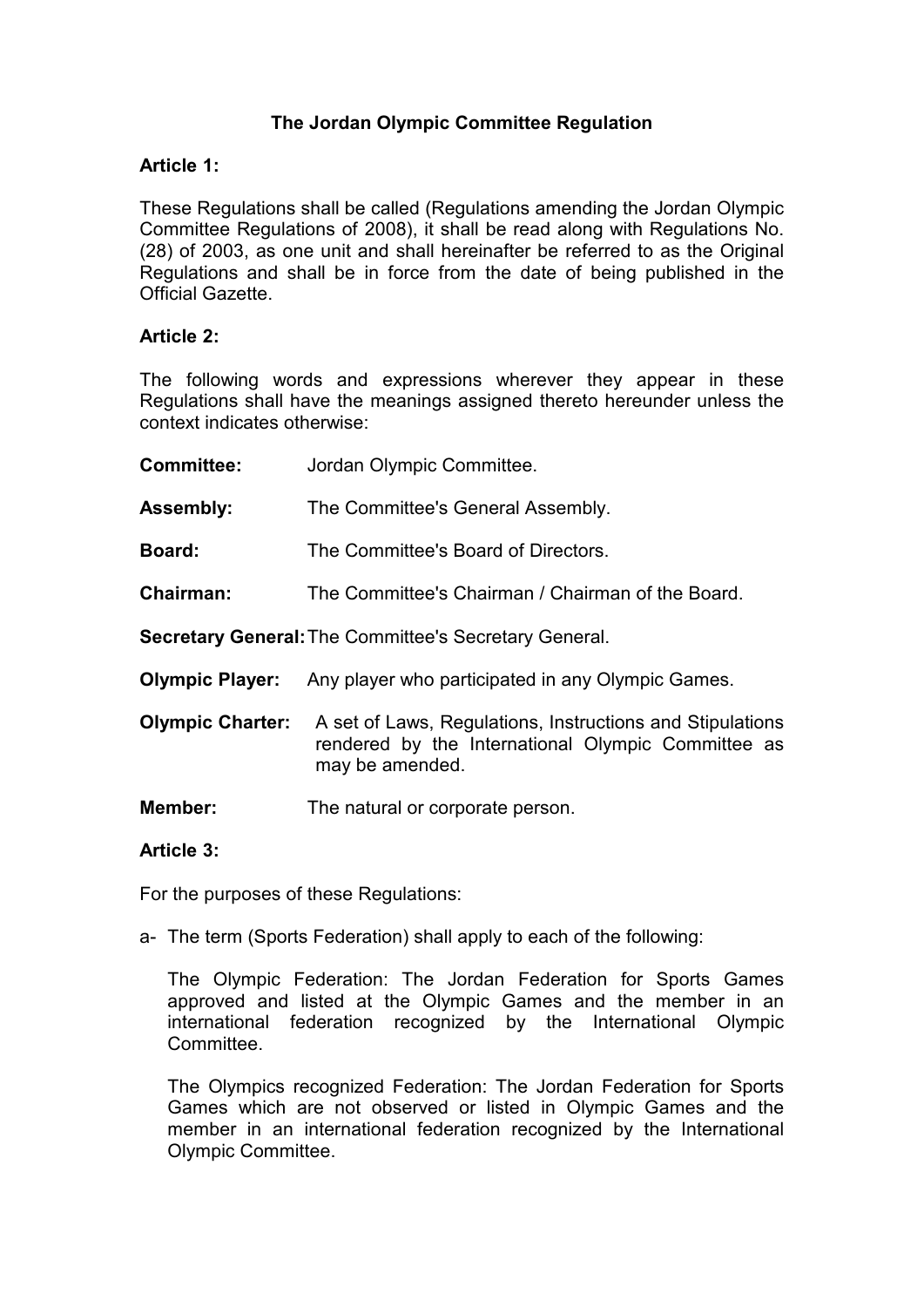The Olympics non-recognized Federation: The Jordan Federation for Sports Games which are not observed or listed in Olympic Games and the member in an international federation not recognized by the International Olympic Committee.

b- The expression (Qualitative Federation) means the Federation which exercises an activity that serves the sports movement and contributes towards supporting the Olympic movement whose membership in the Committee shall be approved by the Board.

### **Article 4:**

The Committee shall be committed in sponsoring the Jordanian Sports Movement and in carrying out its tasks by implementing the basic principles of the Olympic Charter in an independent and impartial manner with cooperation and coordination with the relevant entities.

#### **Article 5:**

By way of realizing its objectives, the Committee shall undertake the following tasks and powers:

- a- On the National Level:
	- 1- Promote the basic principles of the Olympic concept through sports activities and educational programs in compliance with the Laws and Regulations of Jordan and the Olympic Charter.
	- 2- Develop the Jordanian Sports in cooperation with the International, Continental, Regional, National Sports Federations.
	- 3- Setting-up the Jordanian Sports Leadership and develop its skills.
	- 4- Work towards eliminating obstacles which obstruct the representation of the Kingdom in the Olympic Games.
	- 5- Prevent discrimination in sports.
	- 6- Limit hostility and playgrounds disturbance.
	- 7- Prevent the usage of doping, drugs and substances band by the International Olympic Committee or International Federations.
	- 8- Protect the Olympic Mottos, Olympic Symbol and the Olympic Torch and towards (Olympic), (Olympiad) and (Olympia) and any word derived there from.
- b- On the International level:
	- 1- Participation in the Olympic Games.
	- 2- Select the players who shall represent the Kingdom at the Olympic Games in accordance with the approved principles at the International Olympic Committee and approve their registration in coordination with the relevant federations.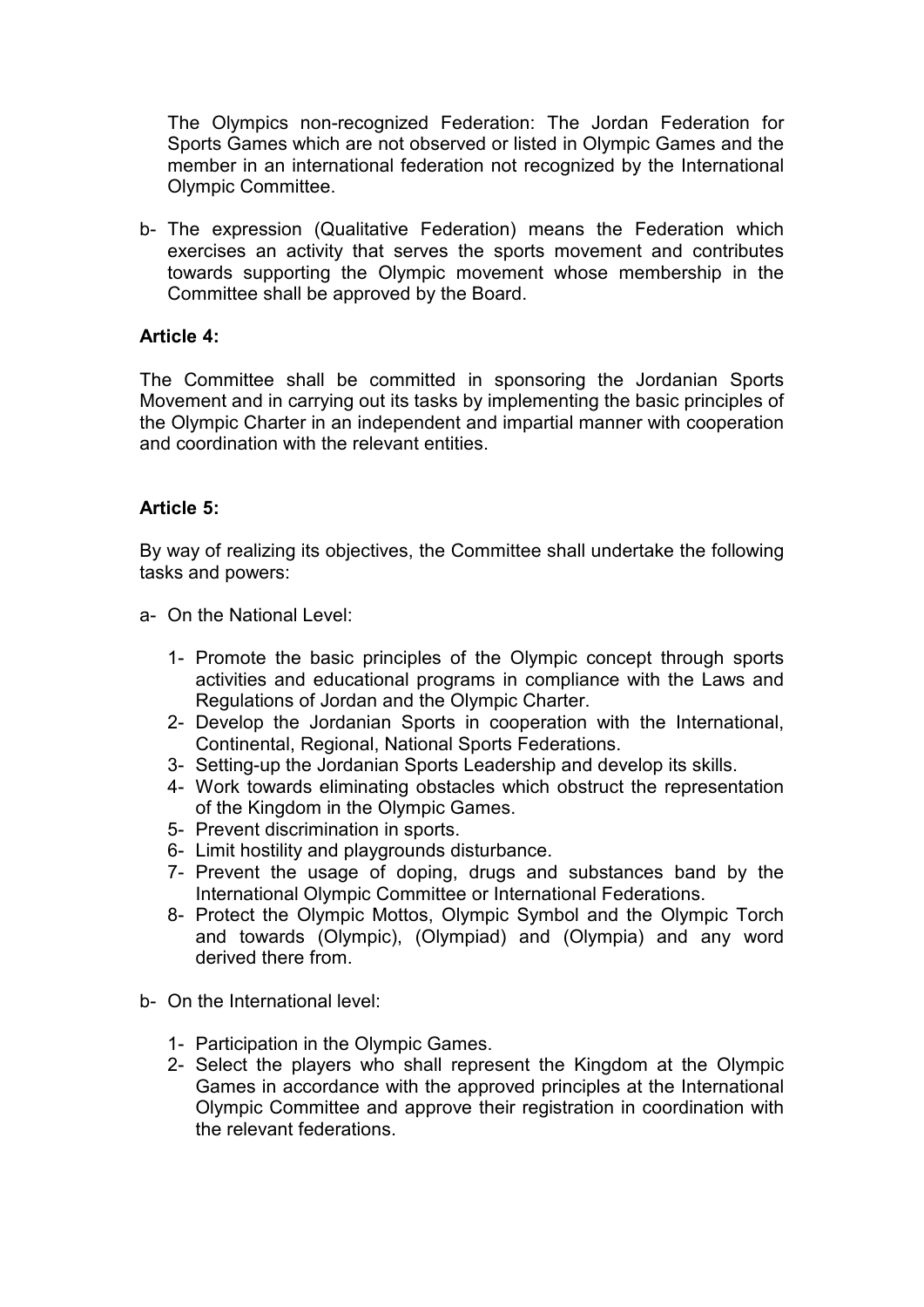- 3- Monitor the players who represent the Kingdom on the international sports arena and to follow up their affairs including their preparation, transportation and housing.
- 4- Participate in the selection of cities assigned to organize the Olympic Games.
- 5- Appoint the organizing committee for the Olympic Games which may be held in the Kingdom and to provide it with the necessary instructions in accordance with the stipulations stated in the Olympic Charter.
- 6- Ensure communication with the International Olympic Committee, other Olympic Committees and the Organizing Committees for International, Continental and Regional Games.
- 7- To make the decision to participate in the International, Continental and Regional Games.
- 8- Submit periodical reports about its activities to the International Olympic Committee.

#### **Assembly Article 6:**

The Assembly shall consist of:

- a- The Active Members indicated below, who are entitled to vote in its meetings and to be nominated to the Board membership:
	- 1- The Jordanian Member in the International Olympic Committee, if any.
	- 2- The Olympic Federations.
	- 3- The Olympics recognized Federations.
	- 4- Not more than four male players and four female players nominated by the Committee, who have participated in any of the last three Olympic Games.
	- 5- The Distinguished Members who are the natural persons who have been nominated by the Board and approved by the Assembly with the majority of the votes of its Active Members in an Ordinary Meeting accepting them as Active Members in the Assembly.
- b- Observer Members indicated below, who are entitled to participate in its meetings without being entitled to vote therein or to be nominated to the Board membership:
	- 1- International Federations' Chairmen for any sports of Jordanian Nationality.
	- 2- Honorary Members who have been nominated by the Board as Observer Members in the Assembly.
	- 3- The Olympics non-recognized Federations.
	- 4- The Qualitative Federations.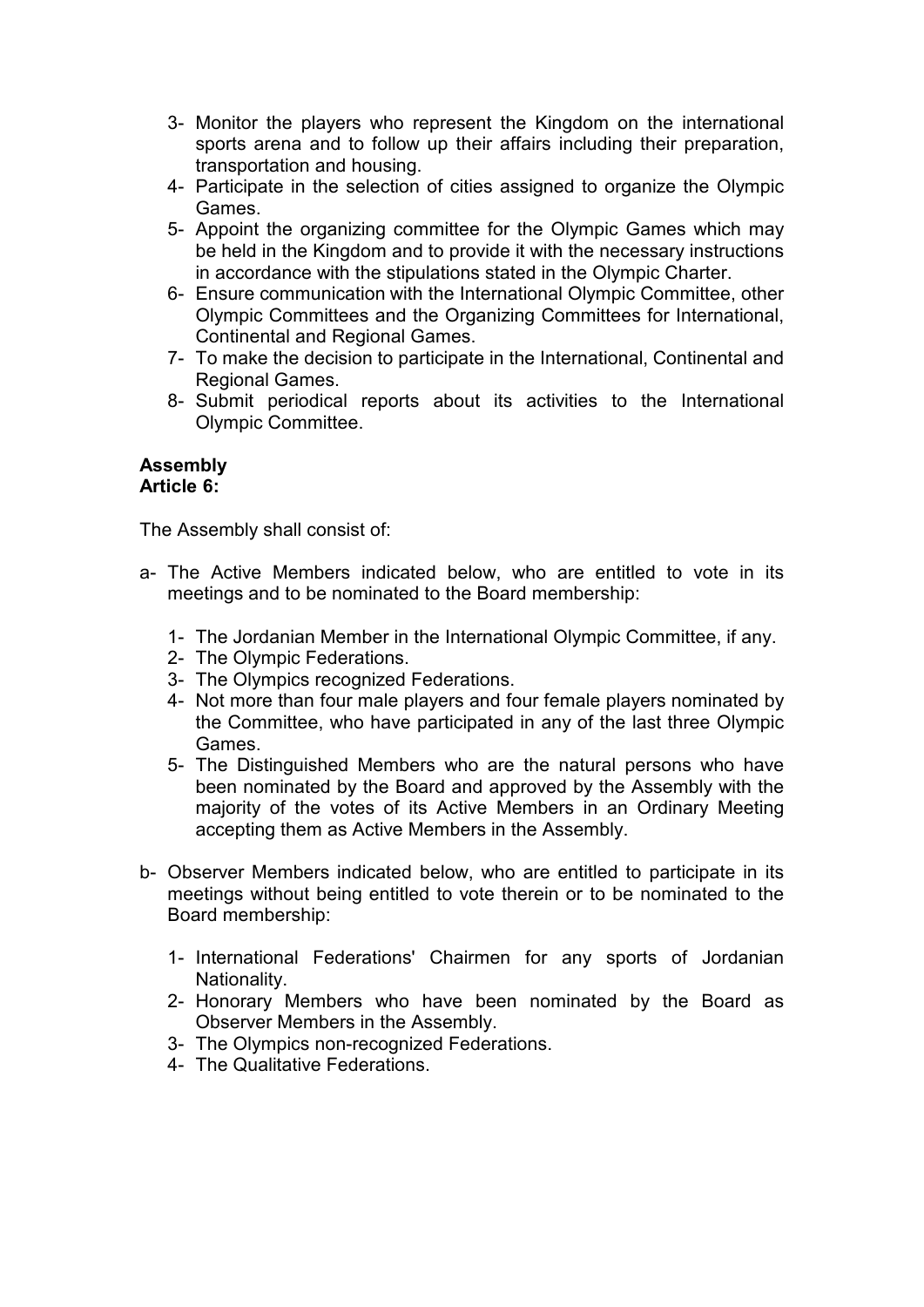# **Article 7:**

Due observance in forming the Assembly shall be made so that the number of Olympic Federations is not less than five and that the number of Distinguished Members and the Olympic recognized Federations does not exceed the remaining number of the Active Members.

# **Article 8:**

The natural person, who is a member in the Assembly and the representative of any corporate member therein, must satisfy the following conditions which are established by virtue of documents, to be submitted for such purpose upon the request of the Board:

- a- Must be a Jordanian National.
- b- Must not be less than twenty two years of age and not more than seventy.
- c- Has not been convicted of a crime or a misdemeanor of indecency or public ethics and is exercising his civil rights.
- d- Has at least a Bachelor's Degree or equivalent.
- e- Has not been the subject of any disciplinary sports penalty such as deletion, suspension or forfeiture of membership during the last four years by any sports entity.

# **Article 9:**

- a- The Assembly shall hold, by a call from the Chairman, one Ordinary Meeting per year to discuss its agenda.
- b- The Assembly's agenda shall consist of the following:
	- 1- Review and approve the authorization letters of the representatives of the Federations who are members in the Assembly.
	- 2- Review and endorse the previous minutes of meeting of the Assembly.
	- 3- Discuss and certify the administrative and financial reports of the ending year.
	- 4- Consider the proposals submitted by members which are listed in the agenda.
	- 5- Approve the Distinguished Members.

### **Article 10:**

The Assembly shall hold, by a call from the Chairman, an electoral meeting once every four years and within a period not exceeding three months from the last specified day for the conclusion of the Summer Olympic Games, whether held or not, in order to elect the Chairman and all Board Members.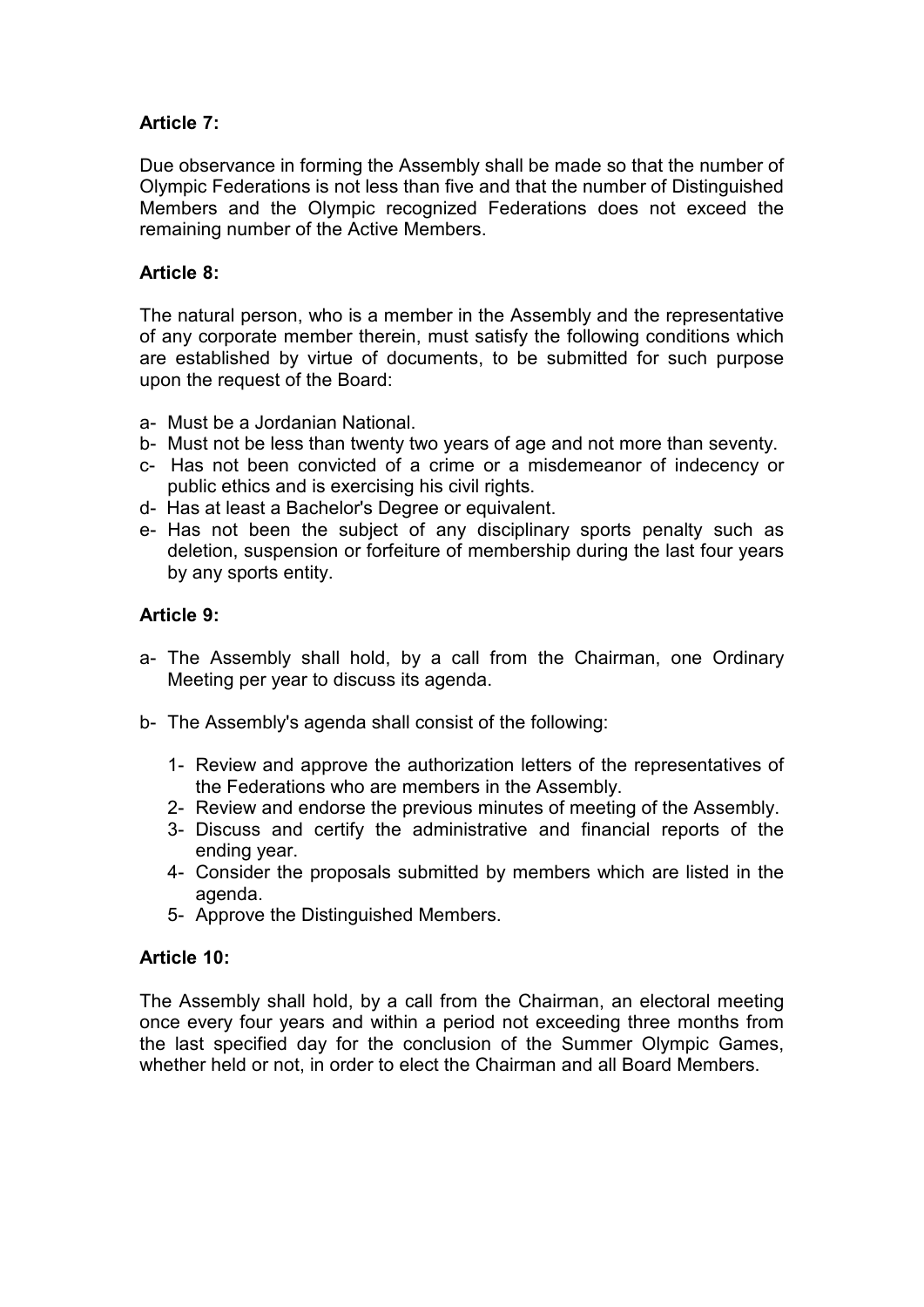# **Article 11:**

- a- The proposals referred to under Item (4) of Clause (b) of Article (9) of these Regulations shall be sent to all members and shall be recorded at the General Secretariat before at least seven days from the date specified for the Assembly's Ordinary Meeting.
- b- No discussion or deliberation of any issues not listed in the Assembly's Agenda shall take place unless the majority of the Active Members of the Assembly decide otherwise.

### **Article 12:**

- a- The Assembly shall hold one Ordinary Meeting annually by a call from the Chairman to discuss its agenda.
- b- The Assembly shall hold an Extra Ordinary Meeting, by a call from the Chairman, whenever the need arises to discuss specific issues or upon a signed request from two thirds of its Active Members, to be submitted to the Board provided that it comprises specific issues which they require to discuss in the Meeting.

### **Article 13:**

The Assembly Meetings shall be held at the time and place specified in the call for the Meeting which must be addressed to the members before at least fifteen days from the day specified for the meeting accompanied by its agenda.

### **Article 14:**

The Assembly's Meeting shall have quorum with the presence of the majority of Active Members, in the event that there is no quorum, the Assembly shall be called for a second meeting, after one week, to discuss the specified agenda. Such meeting shall have quorum with the attendance of at least (25%) of the Active Members.

### **Article 15:**

- a- The Assembly's Meetings shall be presided by the Chairman, in the event of his absence, the first Vice-Chairman, if any, shall act in his stead and in the event of the absence of the first Vice-Chairman, the second Vice-Chairman, if any, shall act in his stead, and so on and so forth.
- b- If the Chairman and his Vice-Chairmen are absent, the meeting shall be presided by the eldest member in the Board. In the event of absence of all Board Members, the meeting shall be presided by the eldest member in the Assembly.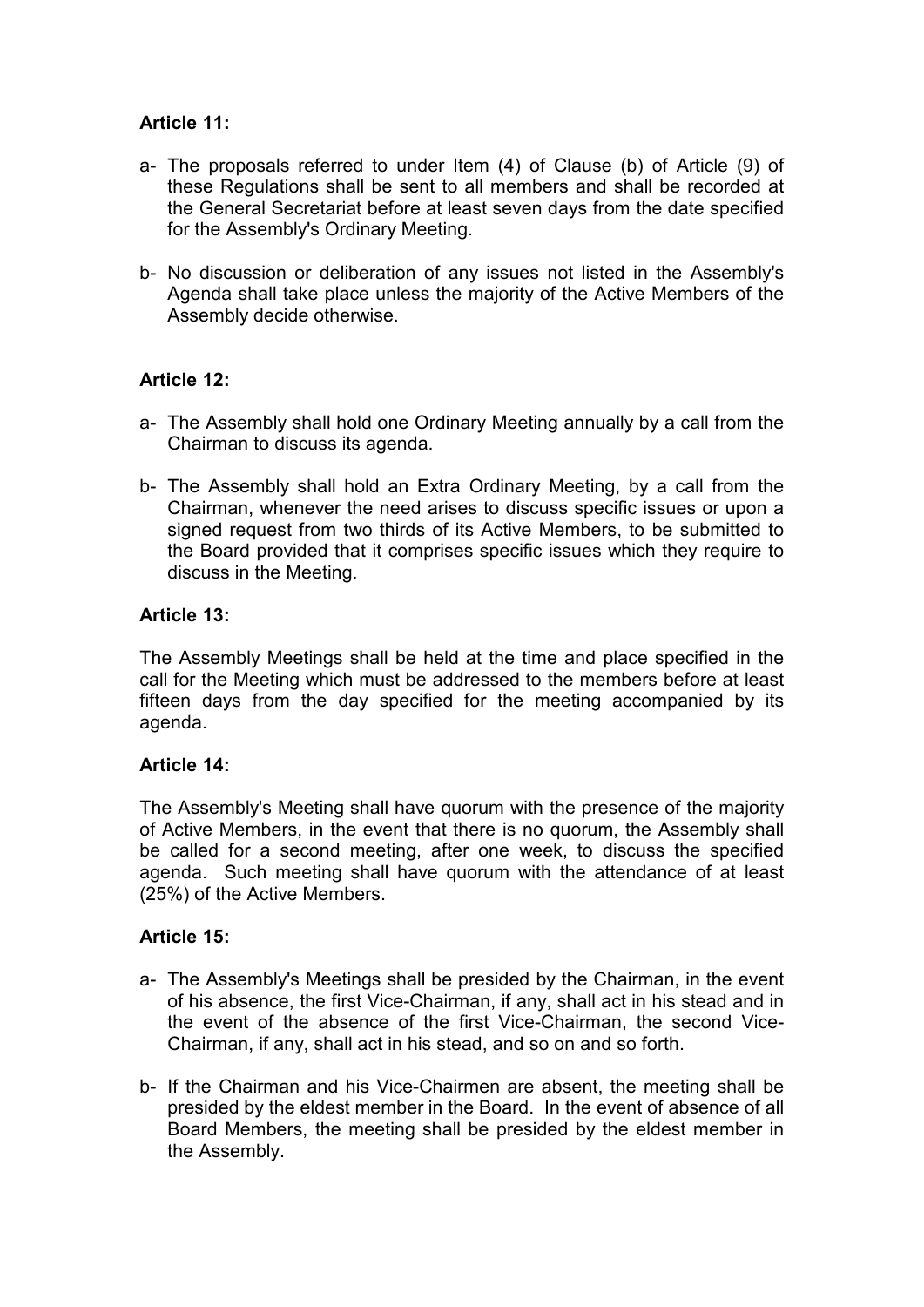# **Article 16:**

- a- The Chairman of the Meeting shall select from among the Assembly's Members a secretary who shall undertake the recording of its minutes of meetings.
- b- The Chairman of the Meeting and the Secretary shall sign all pages of the minutes which shall be recorded in a numbered register without carrying out any alteration or amendment thereon.
- c- The Resolutions adopted during the Assembly's Meetings shall be recorded in a register called (Resolutions Register) under the supervision of the Secretary General and in the event of his absence, the Chairman shall select a member from the Board to do so. All pages of the register shall be signed by the Chairman, the Secretary General and the person who undertook to record the Resolutions.

# **Article 17:**

- a- The representative of a corporate person must be officially authorized to attend the Assembly's Meetings and to vote on its Resolutions on behalf of such member. The authorization must be signed by the member's Chairman and Secretary.
- b- The Active Member shall not be entitled to delegate someone to vote on his behalf at the Assembly's Meetings.

### **Article 18:**

All Active Members shall be entitled to vote at the Assembly's Meetings.

### **Article 19:**

- a- The Board shall consist of a Chairman and nineteen members who shall be elected as follows:
	- 1- Ten members representing the Olympic Federations.
	- 2- Two members representing the Olympics-recognized Federations.
	- 3- Two members of Olympic players provided that at least a female player is among them.
	- 4- Four members representing the Distinguished Members.
	- 5- The Jordanian member who is appointed in the International Olympic **Committee.**
- b- 1- The Board shall elect from among its members one or more Vice-Chairmen, as the Board may decide.
	- 2- The Board, during the first meeting it holds, shall nominate a Secretary General and a Treasurer for the Committee.
- c- The member may not retain more than one position in the Board.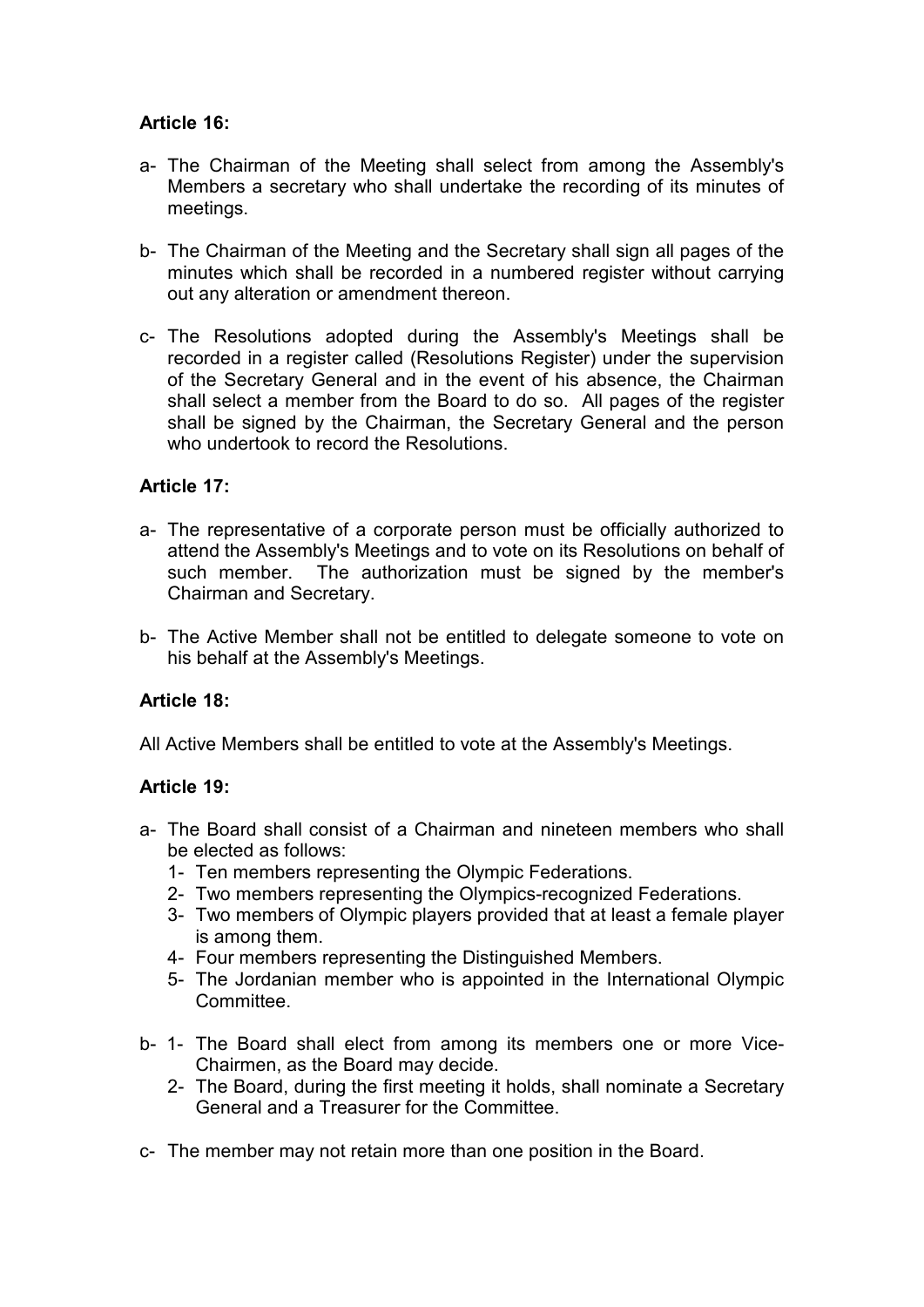d- The Board's term shall be four years and for one Summer Olympic Games whether held or not.

### **Article 20:**

- a- Any Active Member in the Assembly may be nominated for the chairmanship of the Board or to its membership, he may not combine between both offices in the nomination.
- b- The nomination for the chairmanship and membership of the Board shall be open on the last day of concluding the Summer Olympic Games, whether held or not. The nomination applications shall be filed with the Committee's General Secretariat and the nomination shall be closed after sixty days from such date.
- c- The Federations' nomination applications shall be filed in its corporate capacity and not in the personal capacity of its representatives.
- d- The Secretary General shall announce the nominees' names on an announcement board at the Committee's headquarters.
- e- The existing Board and Chairman shall continue with carrying out their tasks until both are elected in accordance with the stipulations of these Regulations.

### **Article 21:**

- a- The Chairman shall be elected from the Active Members in the Assembly and independently from the election of the members.
- b- The Board Members shall be elected by the Active Members in the Assembly.
- c- The manner in which the elections shall be conducted, vote count and all relevant issues shall be determined by virtue of instructions issued for such purpose by the Board.

### **Article 22:**

The Board shall undertake the following tasks and powers:

- a- Promote and guide the Sports Culture and dedicate the principle of temperance and sportsmanship through various media means and other methods and to encourage intellectuals and sports editors morally and financially and to look after what would help them in performing their assignments.
- b- Sponsor the distinguished and talented sportsmen to develop their abilities and skills through the following: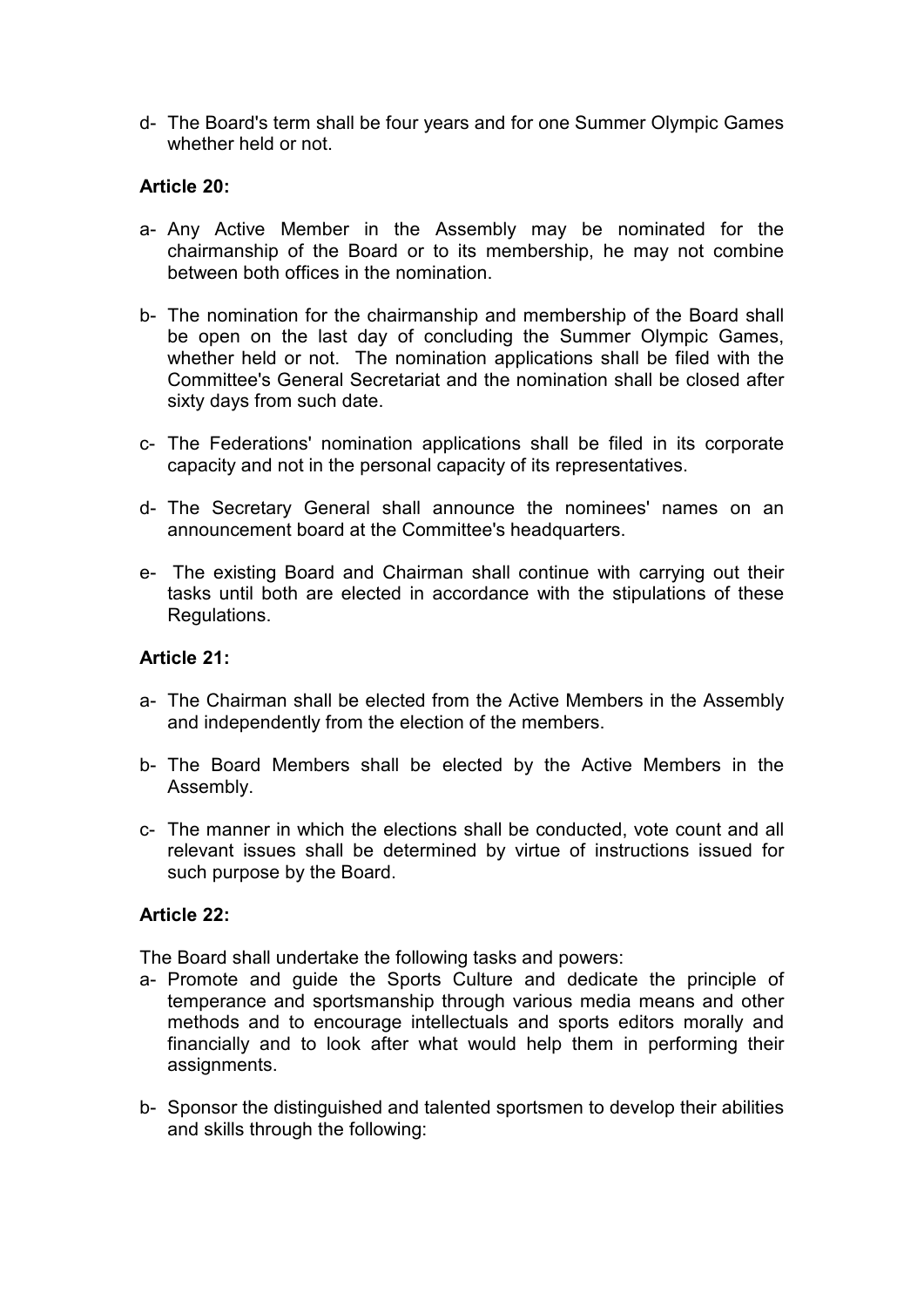- 1- Create (Legion of Sports) and grant it to those who represented the Kingdom honorably on the Olympic, International and Regional levels and achieved distinguished results in various Olympic, International and Regional fields and to the persons who offered significant services to the Jordanian Sports, provided that the principles of granting same shall be determined by virtue of instructions issued for such purpose.
- 2- Appreciate outstanding sportsmen and grant them remunerations in coordination and cooperation with the official authorities.
- c- Encourage sports competing consistent with the sports good manners.
- d- To make the decision regarding the participation of Jordan in international championships and conferences or to hold it and bring and send the sports delegations in light of the studies reported to it by the various sports corporations or which are referred thereto by the relative concerned authorities.
- e- Organize annual festivities and activities, hold conferences, forums, courses and workshops related to sports and to supervise any of such activities.
- f- Distribute grants and support received by the Committee in accordance with the specified principles for such purpose.
- g- To supervise the preparation of the National Sports Teams.
- h- To issue an annual report about the sports movement activity in the Kingdom in all arenas.
- i- To instigate the relative entities to construct sports facilities in accordance with principles to be specified for such purpose.
- j- Encourage and foster the amateur sports in the Kingdom and to organize professionalism therein consistent with the Olympic Charter and the International Olympic Committee's Resolutions.
- k- Prepare the annual draft budget.
- l- To make the decisions relating to members joining the Committee and to nominate any of them.
- m- Constitute the Auxiliary Committees for the Board and set up the instructions of its operations including the Medical Committee, Olympic Players Committee, Women's Committee, Sports for All Committee and Environmental Committee.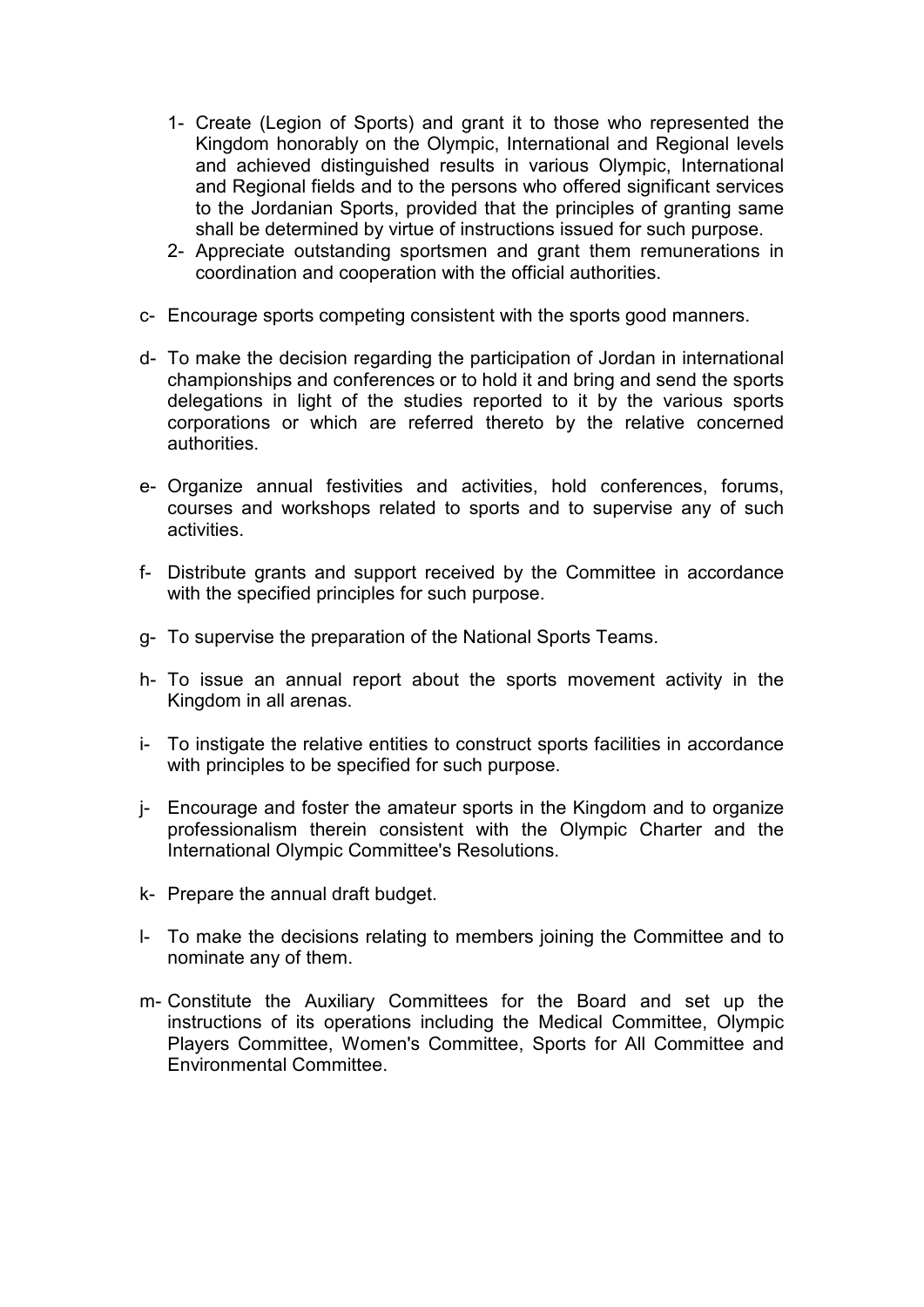# **Article 23:**

- a- The Board shall convene at least once a month and its meetings shall have quorum by the attendance of at least the majority of its members and its resolutions shall be adopted at least by the majority of its members.
- b- In the event that there is no quorum, the members shall be called for a second meeting after one week from the specified date of the first meeting. The second meeting shall have quorum irrespective of the number of attendance and in all events discussion of the first meeting's agenda shall be discussed.
- c- The Board may hold a meeting upon a request from the Chairman or upon a request submitted by two thirds of its members.
- d- The call for the meeting and the agenda shall be sent to the members before at least three days from the date specified thereto.

### **Article 24:**

- a- Legally the member who losses his membership in the Assembly shall be deemed to have lost his membership in the Board.
- b- Any Board Member who fails to attend three consecutive meetings or six intermittent meetings during a year without a written excuse acceptable to the Board or if he fails to attend nine meetings with an excuse, shall be deemed to have lost his membership.
- c- Should any of the Board Members lose his membership for any of the reasons stated in this Article, he shall be replaced by the Committee's member who acquired the highest number of votes in the last electoral meeting and in the event of a tie among more than one member of the Assembly, the Board shall select from among them a successor thereto from the category that he represents subject to the stipulations of Article (22) of these Regulations.

### **Article 25:**

- a- The Chairman shall undertake the following tasks and powers:
	- 1- To preside over the Board and Assembly Meetings.
	- 2- To call the Board and the Assembly for meetings in accordance with the stipulations of these Regulations.
	- 3- To represent the Board before all entities.
	- 4- To sign the Contracts and Agreements which are entered into in the name of the Committee.
	- 5- To preside over the entire Committees' meetings in the event of his attendance thereto.
- b- The Chairman may delegate any of his powers to any of the Board Members.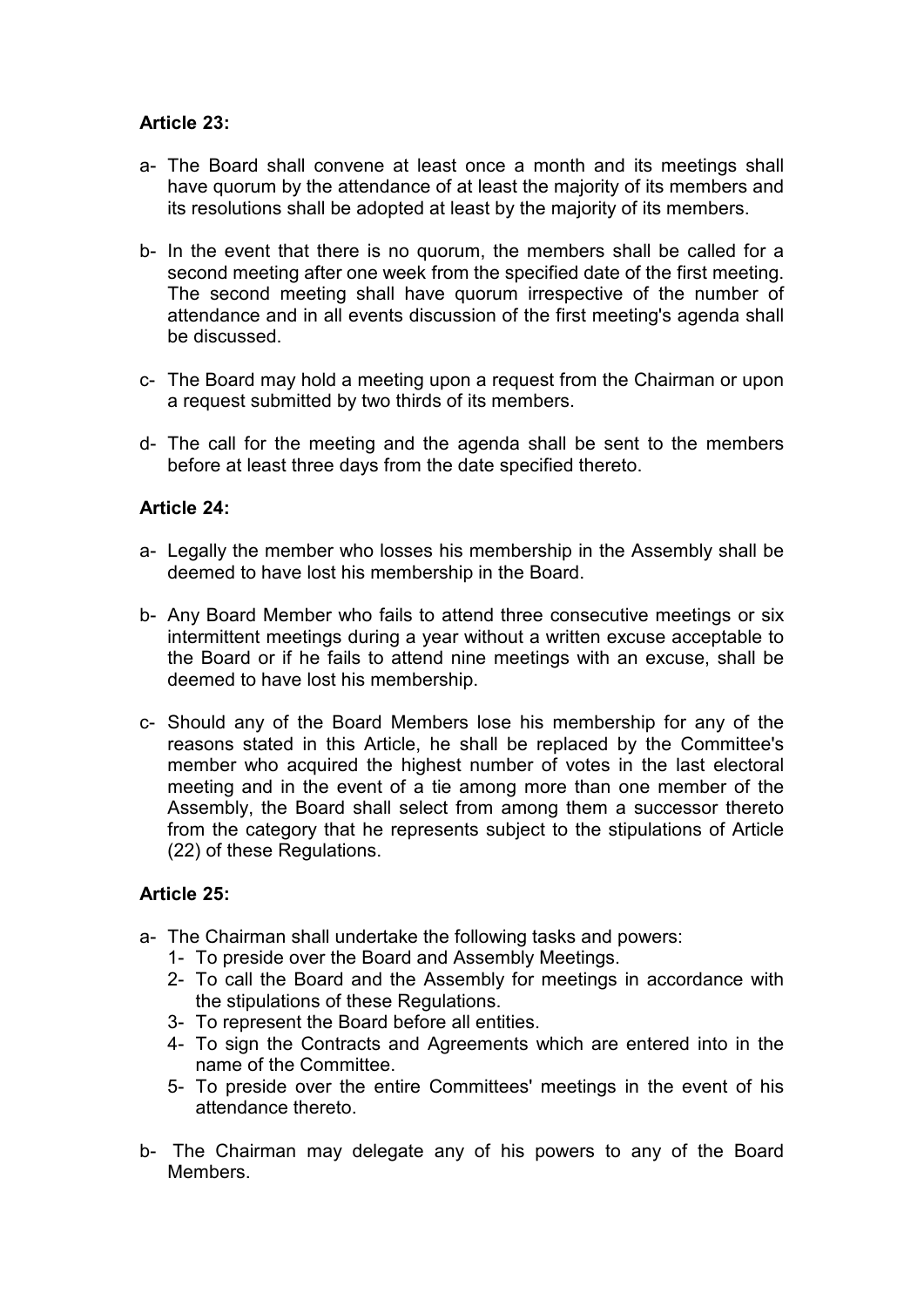### **Article 26:**

The Secretary General shall undertake the following tasks and powers:

- a- The implementation of the Board's Resolutions.
- b- To prepare the Annual Administrative Report and present it to the Board for approval.
- c- Address the call for the meetings of the Assembly and the Board and to carry out the necessary arrangements therefor.
- d- Record the adopted resolutions in the Assembly's meetings and the Board's sessions in the resolutions register and to have them signed by the Chairman.
- e- Maintain the minutes of meetings of the Assembly and the registers of the resolutions adopted in the Assembly's meetings and Board sessions.
- f- To supervise the personnel working at the Committee.
- g- Any other tasks assigned to him by the Chairman.

### **Article 27:**

- a- The Treasurer shall exercise the following powers:
	- 1- To prepare the Committee's draft budget and present it to the Board in order to present it to the Assembly.
	- 2- To implement the financial resolutions of the Board in accordance with the instructions and financial norms.
	- 3- To follow up and collect all revenues belonging to the Committee.
	- 4- Duly maintain bookkeeping.
	- 5- Prepare the financial report and the closing accounts for the ending year and present same to the Board for approval.
- b- The Treasurer may hold an advance payment determined by the Board in order to expend over the matters related to the Committee's operation.

### **Article 28:**

Subject to the stipulations of the Olympic Charter and notwithstanding anything contained in Clause (c) of Article (22) of these Regulations, the Board may appoint a full time Secretary General and Treasurer against a salary other than the Board Members to exercise the acts provided for under Articles (27) and (28) of these Regulations. The Secretary General or Treasurer appointed in such capacity shall not be entitled to vote in the Board's sessions, or the meetings of the Assembly or the Executive Office.

### **Article 29:**

a- The Committee shall have an Executive Office presided by the Chairman with the membership of the Secretary General and five members named by the Board out of its members.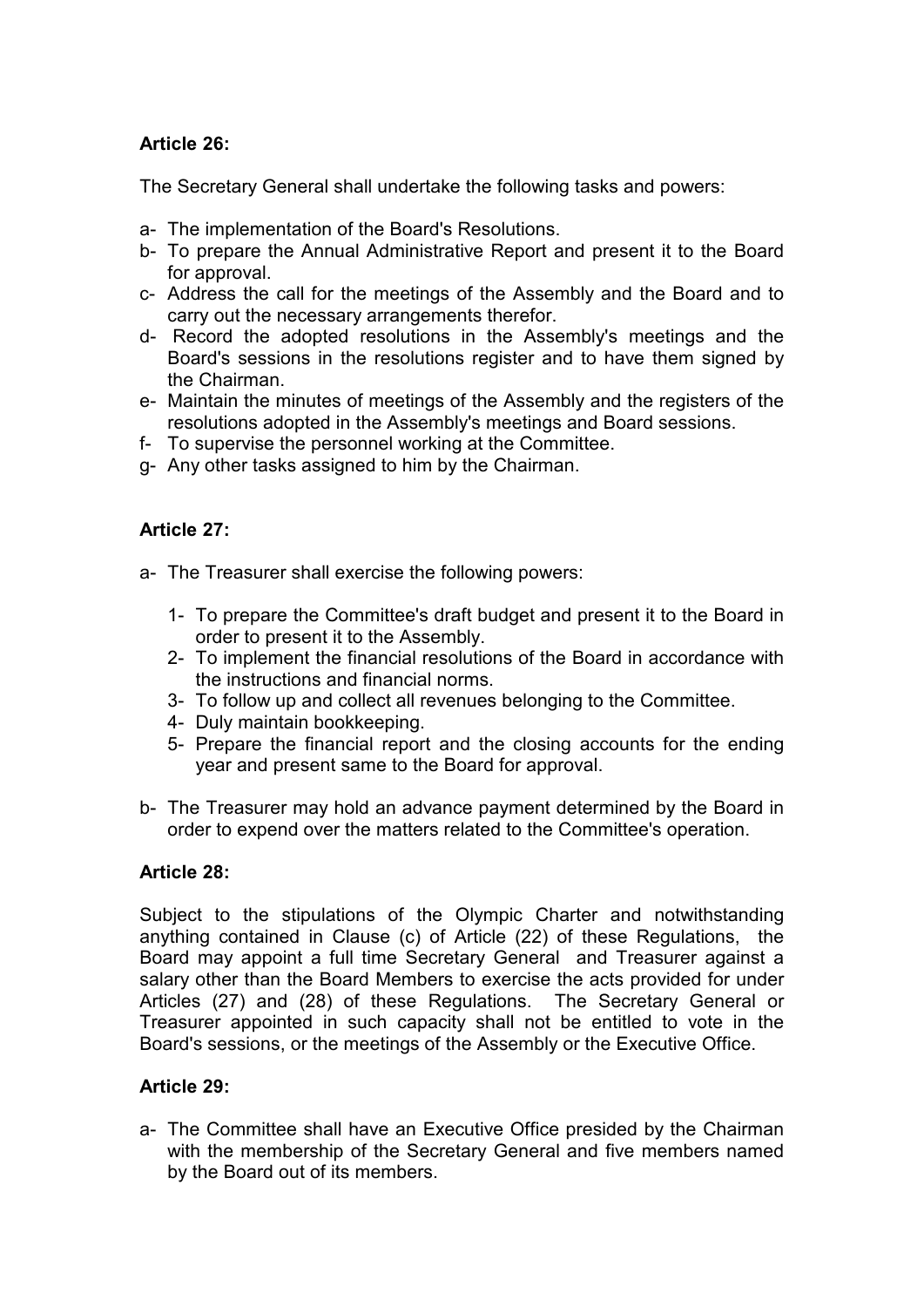- b- The Executive Office shall exercise the powers that the Board so authorizes it with by virtue of instructions issued for such purpose.
- c- The term of membership in the Executive Office shall be one year.
- d- The Chairman shall nominate from among the members of the Executive Office a Vice President who shall act on behalf of the President upon his absence.
- e- The Executive Office shall convene by a call from the Chairman or Vice Chairman and its meeting shall have quorum by the attendance of the majority of its members provided that the President or Vice President is among them, it shall make its decisions by the majority of votes of its members.

#### **Article 30:**

- a- The subscription fee for the Committee's membership shall be settled during January of every year.
- b- If the member does not settle the due subscription and affiliation fees within a period exceeding the end of February of the year he shall forfeit his right in voting on the Assembly's Resolutions and the nomination to the Board until he settles such fees.
- c- The subscription fee provided for under Clause (a) of this Article and the manner in which it shall be collected shall be determined by instructions issued by the Board.

### **Article 31:**

- a- Every Federation must notify the Committee of every change that emerges on its Board of Directors, the membership therein or over its regulations, instructions and bylaws within a month from the date of conducting such change.
- b- Every letter addressed to the Board must be signed by the Federation's Chairman (or his delegate) and its Secretary and must be stamped by the Federation's Seal otherwise it shall be disregarded.

### **Article 32:**

a- The Federation's Representative in the Committee shall be approved by an official letter and the Federation shall provide the Committee with such letter upon appointing a new representative. The Federation's Representatives approved by an official letter shall not lose his membership except by virtue of a similar letter.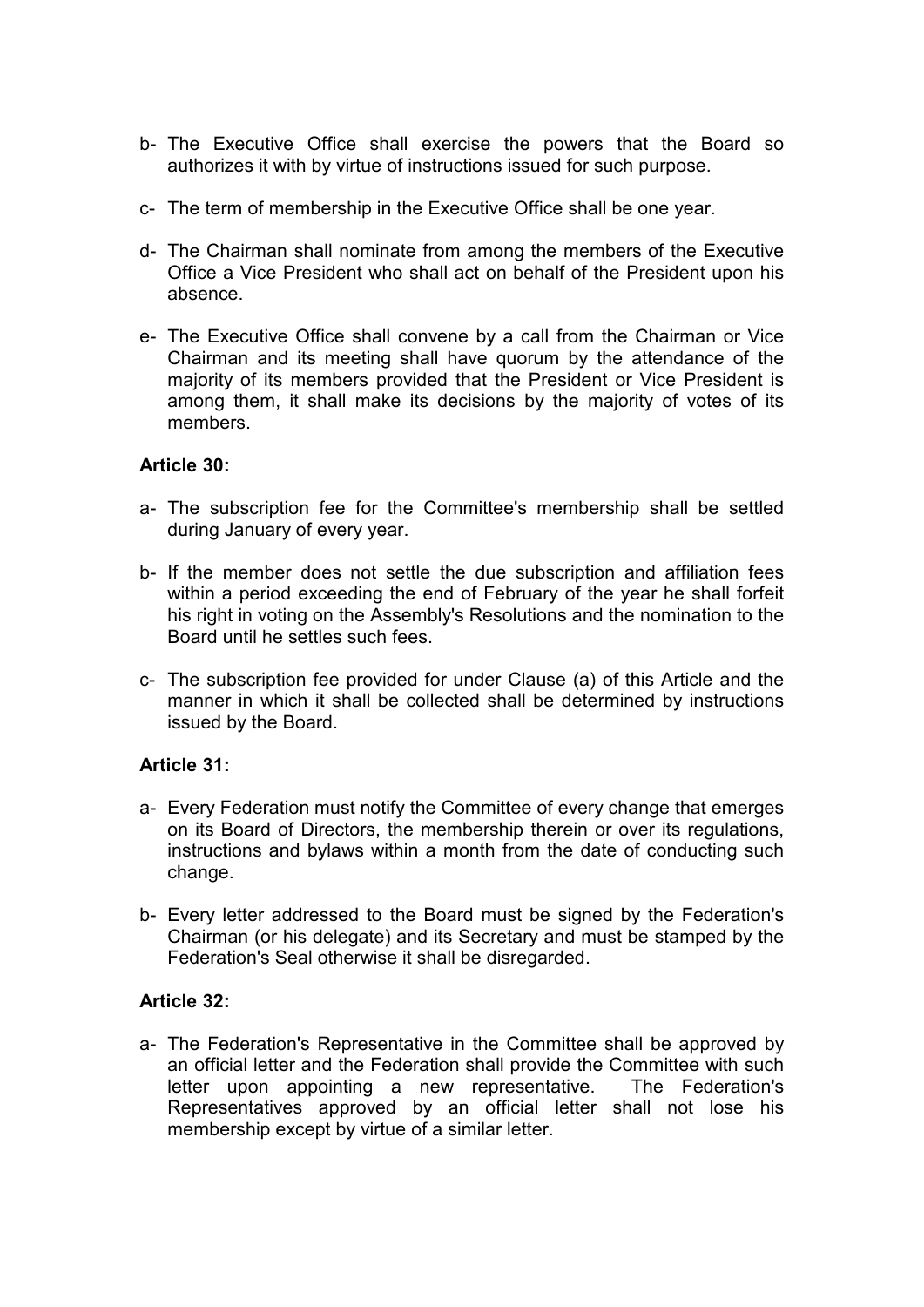b- The approved Representative by the Federation as mentioned in Clause (a) of this Article shall be authorized to vote on behalf of the Federation in the Assembly's and Board's meetings.

### **Article 33:**

Should the member or the representative of a corporate member commit a breach of the Committee's Laws and Regulations or if it is found out that his conduct would make him unworthy of its membership, then the Board shall be entitled to make a decision to forfeit his membership in the Assembly or to replace its representative if it were a corporate person after being summoned before the Board to defend himself. The decision for forfeiting the membership or his replacement shall be made by a decision adopted by the Board with the majority of two thirds of its members.

### **The Arbitral Commission to decide the Sports Disputes Article 34:**

In compliance with the Olympic Charter, the Board shall constitute one or more Arbitral Commissions which shall decide any sports dispute which may arise among sportsmen or the sports entities. The manner of constituting the Commission, its powers, tasks, method of its operation regardless of its degrees and the manner in which it shall make its decisions and all issues related thereto, shall be determined by virtue of instructions issued for such purpose.

### **General Stipulations Article 35:**

- a- No amendment on the stipulations of these regulations shall be conducted except by a decision by the Assembly rendered by two thirds of the votes of Active Members in a meeting which shall be convened for such purpose.
- b- The Committee shall send the amendments referred to under Clause (a) of this Article translated into English or French to the International Olympic Committee in order to approve and ratify same.

### **Article 36:**

The International Olympic Committee shall be provided with copies of the minutes of meetings of the Assembly in the Arabic and English or French signed by the Chairman and the Secretary General being original versions.

# **Article 37:**

a- For the purposes of Article (20) of the prevailing Higher Council of Youth Act, and until the Chairman and the Board are elected in accordance with the stipulations of these regulations, the Chairman of the Higher Council of Youth shall undertake the following tasks and powers: